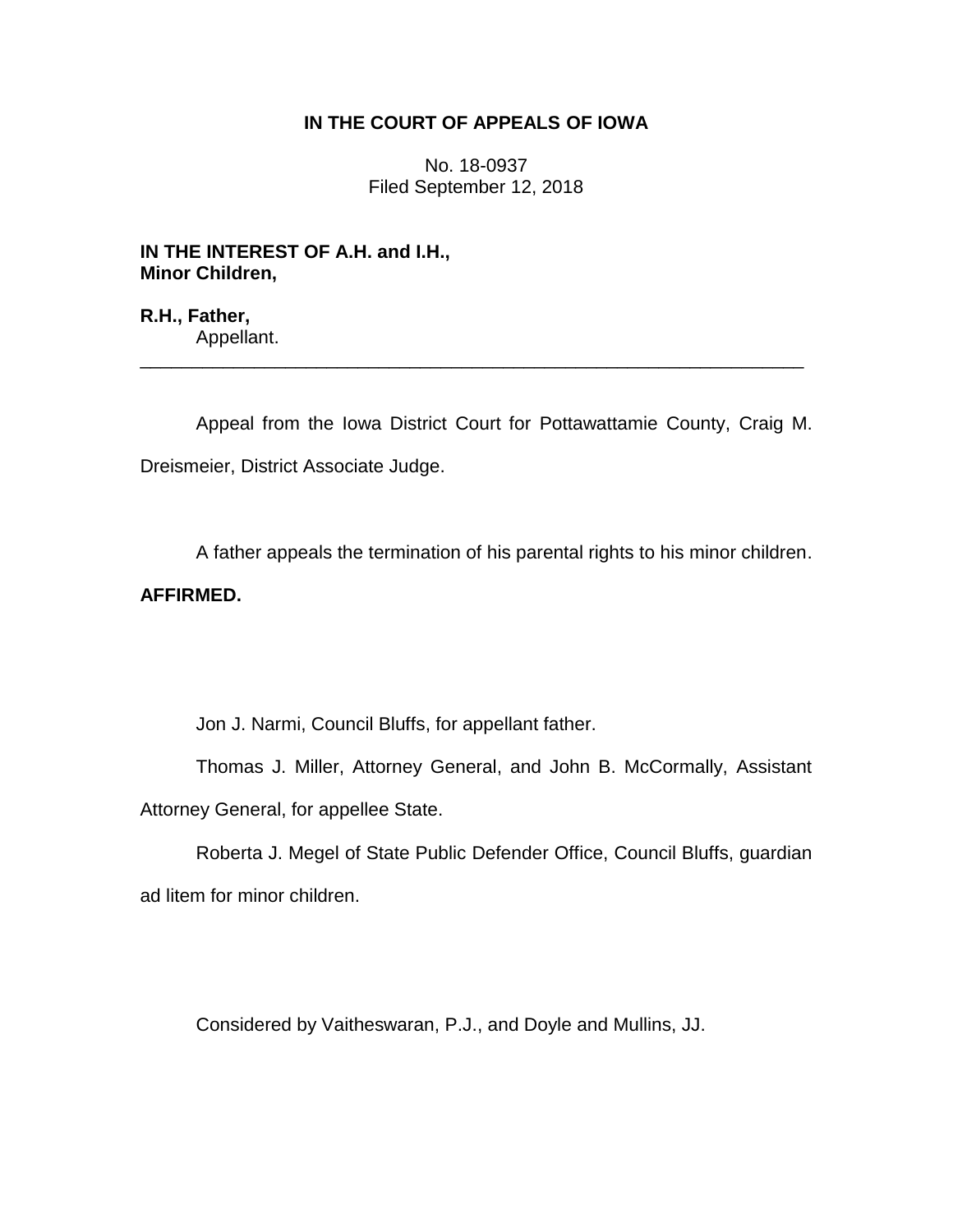## **MULLINS, Judge.**

The children in interest were born in 2008 and 2010. The family was previously involved with child protective services in another state during which the children were removed from the parents' care for roughly three and a half years. The mother's parental rights were ultimately terminated, and the case was closed with the father having custody of the children and the mother being entitled to visitation at the father's discretion. The mother eventually moved back into the family home with the father and children.

The family came to the attention of the Iowa Department of Human Services (DHS) in October 2016 upon information that the father was both using methamphetamine in and selling the substance from the family home. The father and mother submitted to urine drug screens and tested negative for drugs, but the test results indicated the drugs tests were manipulated. As a result, DHS requested the parents to submit to hair testing. The parents declined, advising DHS they would only submit to another urine test. The parents subsequently agreed to take the hair tests. The parents failed to timely appear for their first scheduled hair tests. When the parents ultimately appeared for later tests, the mother tested positive for methamphetamine and amphetamines and the father did not have a sufficient amount of hair on his head or body for the test to be completed. As a result, DHS advised the parents the children would need to be subjected to hair testing. The parents declined the request. The children were removed from the parents' care in October and adjudicated children in need of assistance in December.

2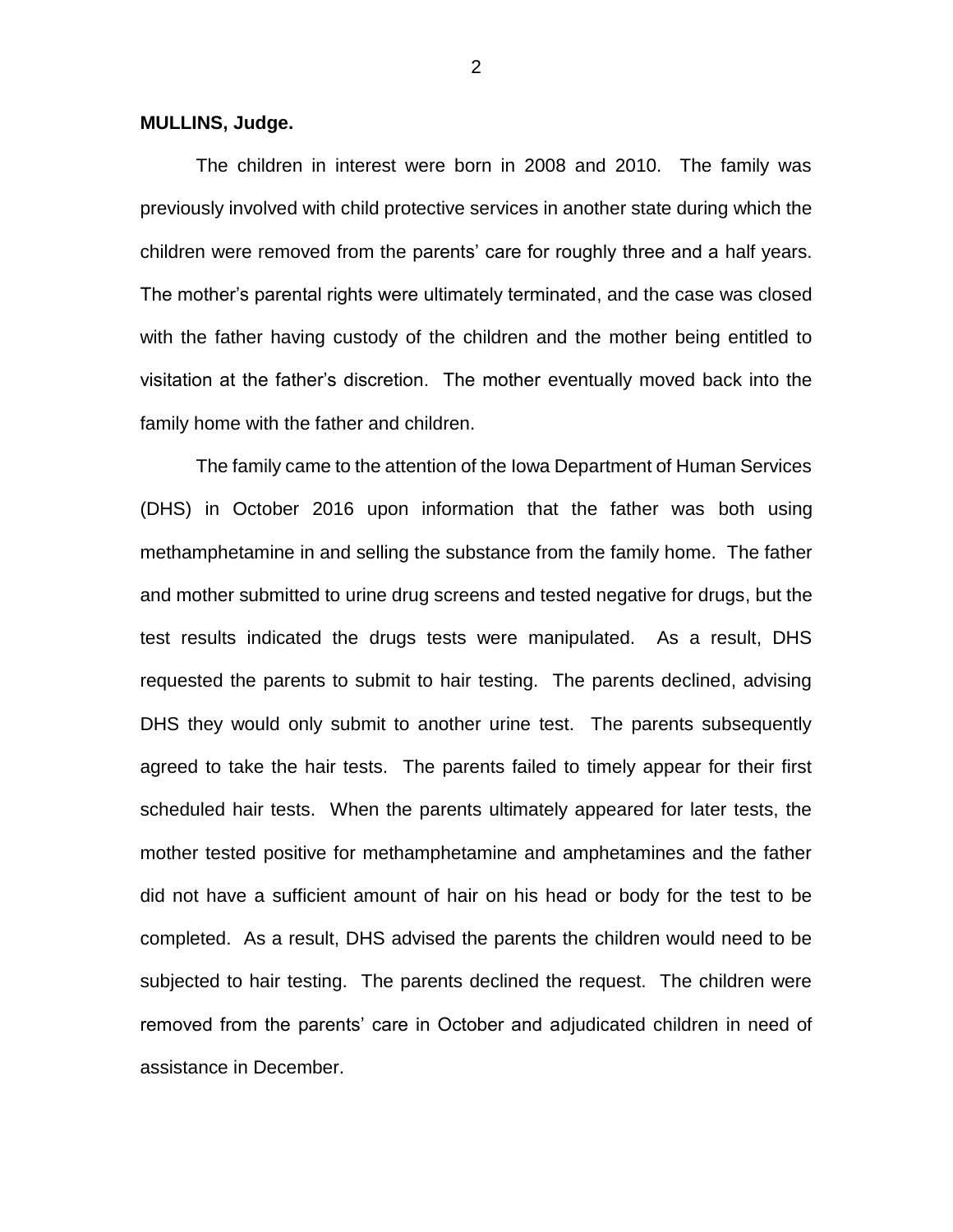Later in December, the father was referred to submit to a urinalysis and sweat-patch test. The father tested negative for drugs on his urinalysis but reporting from staff at the testing facility indicated the father manipulated the test. The father subsequently reported to DHS that his sweat patch had become damaged shortly after its application. He was directed to return the patch to the testing center and obtain a new one. The father never returned the allegedly damaged patch or obtained a new one.

Following a substance-abuse evaluation in December, the father enrolled in outpatient treatment services. In March 2017, the father tested positive for methamphetamine. In June, the father engaged inpatient services. He was discharged in July having substantially completed the program. Shortly thereafter, the father enrolled in intensive outpatient treatment. He also submitted to drug screens in late July and early August and tested negative for drugs. As a result of these positive steps, DHS elevated the father's visitation with the children from fully supervised to semi-supervised.

At a group-therapy session in early September, however, the father fell asleep and was unresponsive to attempts to awaken him. Medical staff reported the father exhibited signs of being under the influence of an intoxicating substance. Later in September, the father was charged with domestic abuse assault.<sup>1</sup> The father's interactions with the children were returned to fully supervised, and DHS subsequently recommended that a concurrent permanency plan of termination of

 $\overline{a}$ 

<sup>&</sup>lt;sup>1</sup> This charge was subsequently dismissed as a result of the alleged victim's unwillingness to cooperate with the prosecution of the crime.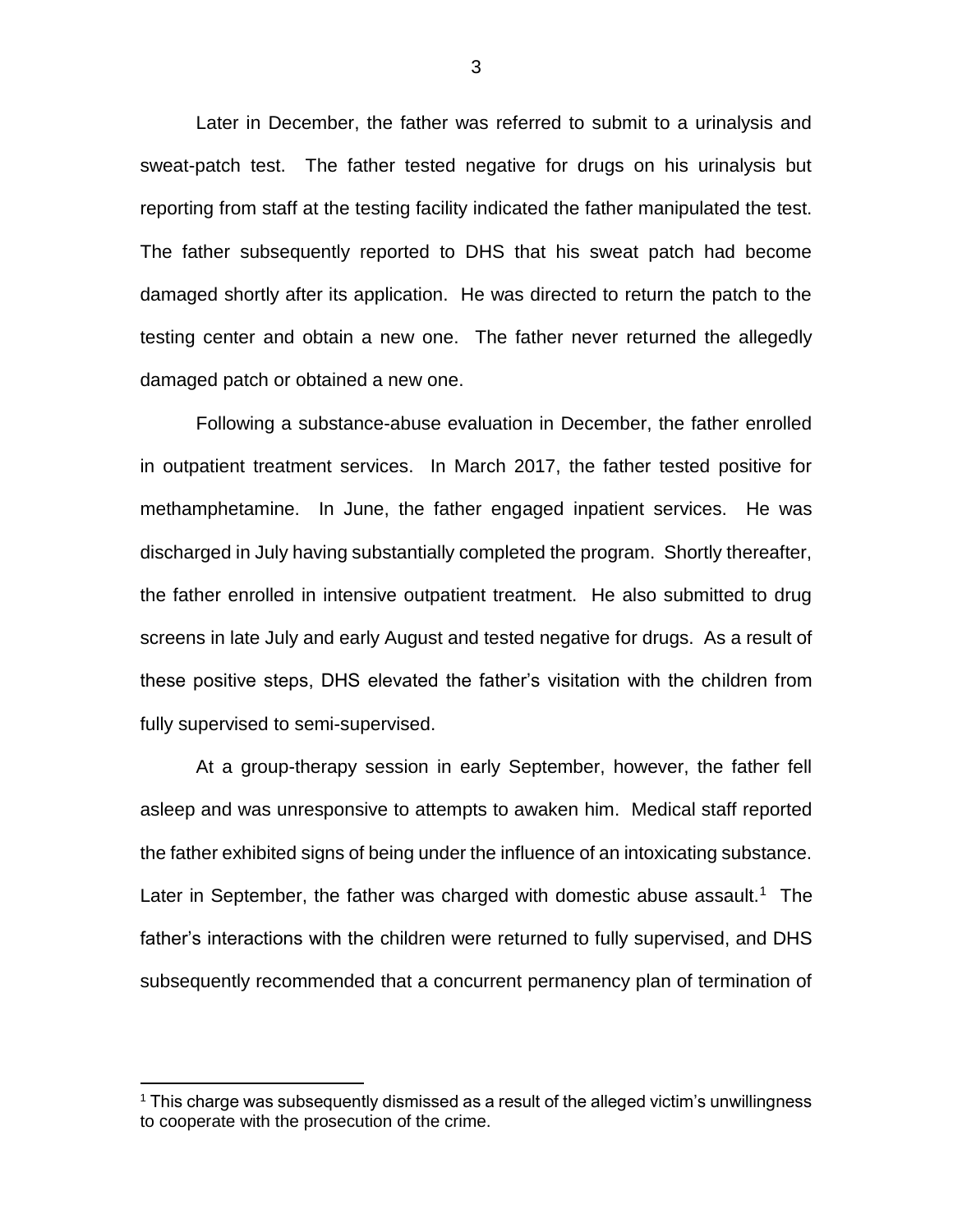parental rights be put in place as a potential alternative to reunification. The court adopted the recommendation in its subsequent permanency order.

The father was successfully discharged from inpatient treatment in November, despite violating the program's attendance policy. The treatment program reported there was nothing to indicate the father was using illegal drugs at the time of his discharge. In December, the father was arrested on a charge of fifth-degree theft.<sup>2</sup> Later in December, the father admitted to relapsing on methamphetamine. Thereafter, the father declined to reengage substance-abuse treatment and submit to drug testing. As a result, in March 2018, the State petitioned to terminate the father's parental rights. In April, the father was living with his paramour and her relatives, but he was asked to leave this residence because the relatives suspected he was using drugs.

It is undisputed that the father consistently attended visitations with the children throughout the life of the case and generally acted appropriately during those interactions, with some exceptions. However, the frequency and duration of the visits began to wane in or about December 2017. It is also generally undisputed that the father has continued to use drugs, was largely unemployed throughout the life of the case, and has been unable to maintain consistent suitable housing. The father did not attend the termination hearing, and the DHS worker reported his living arrangements were unknown.

The juvenile court ultimately terminated the father's parental rights pursuant to Iowa Code section 232.116(1)(e), (f), and (*l*) (2018).

 $\overline{a}$ 

 $2$  The record indicates the father was convicted of this crime.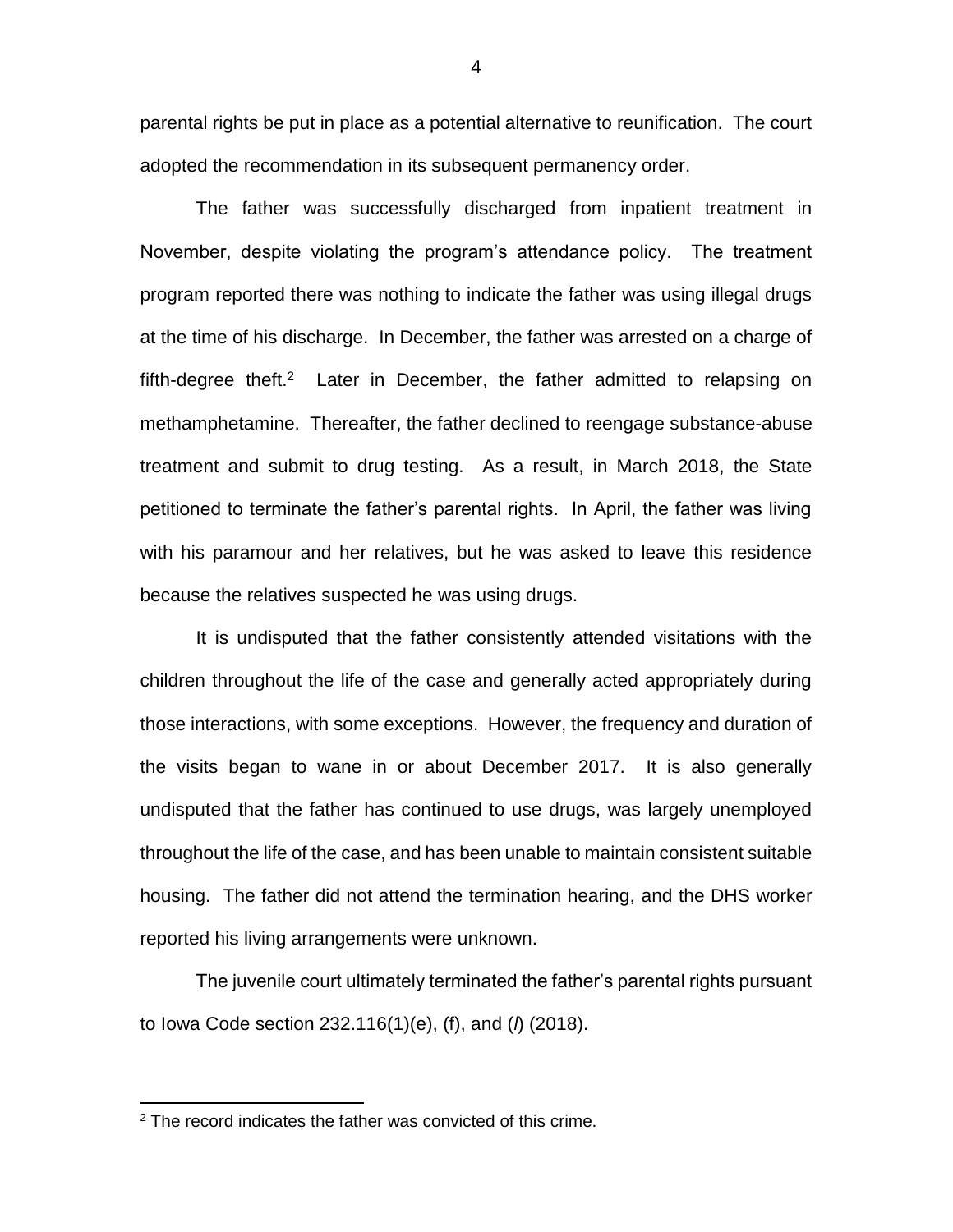The father appeals. He contends: (1) the State failed to prove the statutory grounds for termination by clear and convincing evidence, (2) termination is not in the best interests of the children, and (3) the statutory exception contained in Iowa Code section 232.116(3)(c) should be applied to preclude termination. Our review is de novo. *In re A.S.*, 906 N.W.2d 467, 472 (Iowa 2018).

As to the statutory grounds for termination, "we may affirm the juvenile court's termination order on any ground that we find supported by clear and convincing evidence." *In re D.W.*, 791 N.W.2d 703, 707 (Iowa 2010). Under paragraph (f), the father appears to only challenge the State's establishment of the final element, that the children could not be returned to his care at the time of the termination hearing. *See* Iowa Code § 232.116(1)(f)(4); *D.W.*, 791 N.W.2d at 707 (interpreting the statutory language "at the present time" to mean "at the time of the termination hearing"). The father simply argues there is clear and convincing evidence that the children "can be returned to [his] care today."

The uncontested evidence presented showed that at the time of the termination hearing in May 2018, the father had recently relapsed on methamphetamine and then evaded treatment and drug tests for several months thereafter, he was kicked out of the home he was residing in even more recently because he was allegedly using illegal drugs, and he had a current and historical inability to maintain consistent and suitable employment and housing. The father's progression beyond fully supervised visitation to semi-supervised visitation was short-lived—only remaining in effect for one visitation—as a result of the father's conduct. We find the evidence clear and convincing that the children could not be

5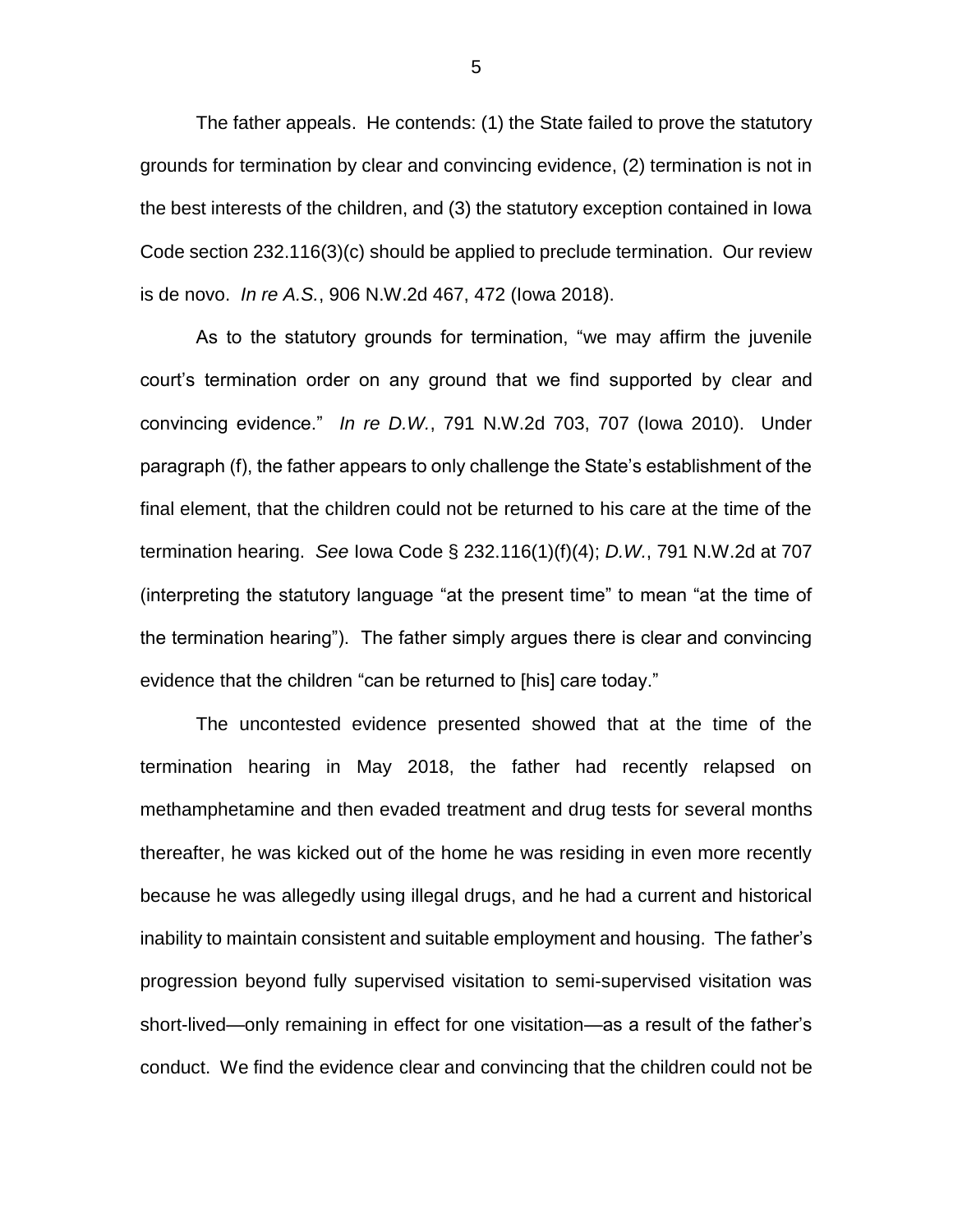returned to the father's care at the time of the termination hearing. We affirm the juvenile court's finding of the same.

Next, the father contends termination is not in the children's best interests. In determining whether termination is in the best interests of a child, we "give primary consideration to the child's safety, to the best placement for furthering the long-term nurturing and growth of the child, and to the physical, mental, and emotional condition and needs of the child." Iowa Code § 232.116(2). We fully acknowledge that the father shares a bond with these children and that he has the potential to be a caring and appropriate father, as has been demonstrated during his visitations with the children. However, although the father has been able to maintain short stints of supposed sobriety, the record makes clear he is unable to refrain from the use of illegal substances on a long-lasting basis. The father is unable to maintain employment and suitable housing. The father's inability to obtain and sustain sobriety, employment, or suitable housing has a direct and negative impact on his ability to provide for these children's safety; long-term growth; and physical, mental, and emotional well-being. There is no change in sight. "It is well-settled law that we cannot deprive a child of permanency after the State has proved a ground for termination under section 232.116(1) by hoping someday a parent will learn to be a parent and be able to provide a stable home for the child." *In re A.B.*, 815 N.W.2d 764, 777 (Iowa 2012) (quoting *In re P.L.*, 778 N.W.2d 33, 41 (Iowa 2010)). "[A]t some point, the rights and needs of the children rise above the rights and needs of the parent." *In re C.S.*, 776 N.W.2d 297, 300 (Iowa Ct. App. 2009). These children have waited for permanency long enough. Termination is in their best interests.